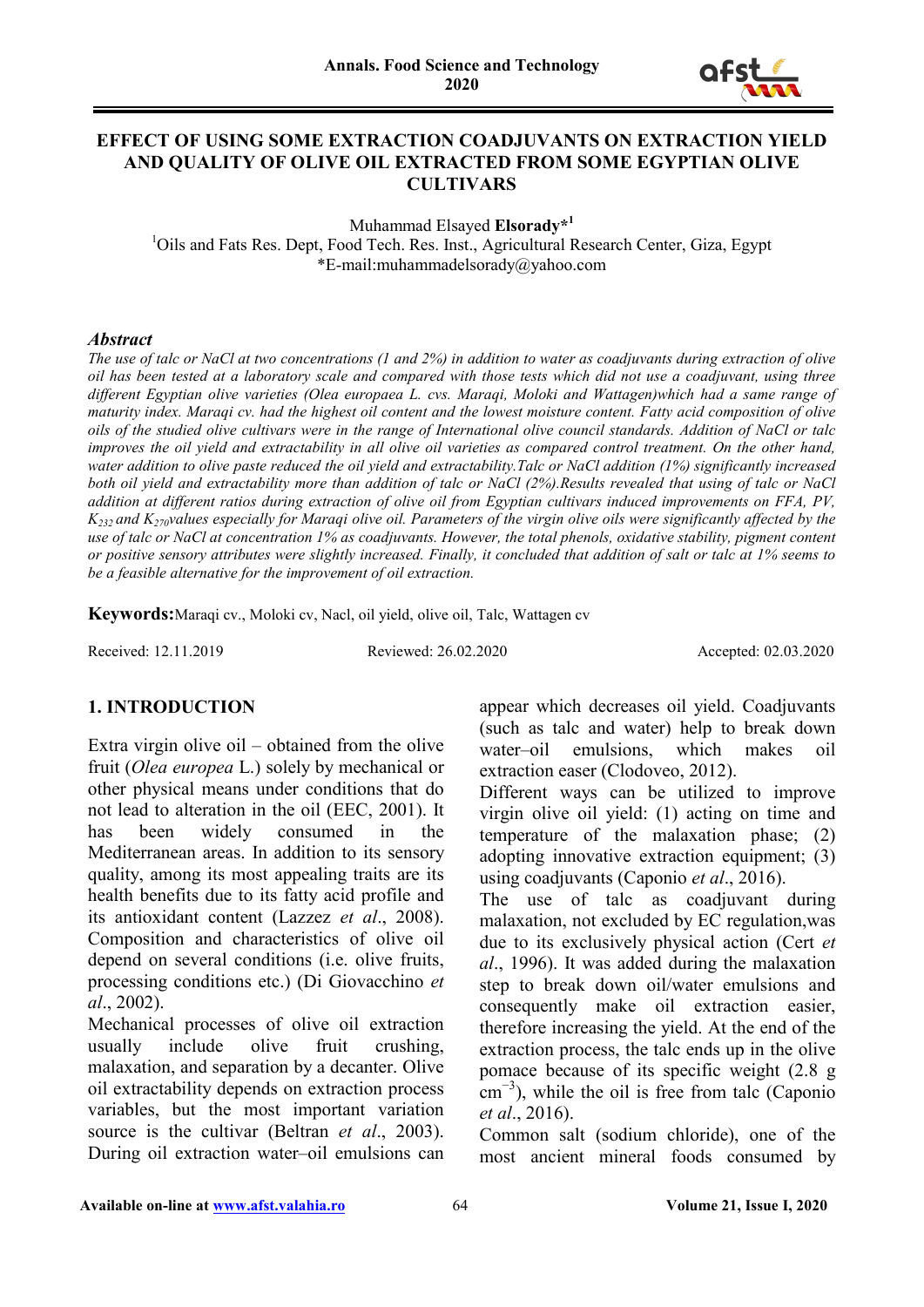

humans, is also a powerful emulsion breaker. Its physical action, is based on the repulsion between lipophilic and hydrophilic phases due to the increased ionic charge as well as its density, and it could be very useful for extracting the olive oil from the "difficult pastes" (Cruz *et al*., 2007). The use of common edible salt during oil extraction could improve oil extraction (Perez *et al*., 2008).

Although water addition is not recommended for laboratory test, at industrial scale sometimes water is added to the crushed fruits to increase yield or to the oil before the centrifugation step to clean it. The addition of water to the crushed olive fruits (usual practice with three phase decanters) affects several characteristics and the total phenol content, and in fact the three phases decanter (with a high water requirement) yields oils with a lower total phenol content than those from a twophases decanter (Carrapiso *et al*., 2013). Clodoveo, (2012) reviewed that warm water can be added to facilitate the oil extraction (usually 50-70 L of water added to 100 kg of olive paste). The additions of water to the paste during malaxation improve oil extractability but also results in lower polyphenol level, hence a shorter shelf life.

Quality of extra virgin olive oil depends on several variables such as cultivar, ripening index and quality, oil extraction, oil storage conditions, etc. However, the coadjuvants used in olive oil extraction can also influence on the characteristics of virgin olive oil. However, almost all the researches until now carried out regard the use of talc and NaCl as extraction coadjuvants on Spanish and Italian olive cultivars, whereas no studies have been made for Egyptian olive cultivars. The aim of this research was to evaluate the effect of using extraction coadjuvants on extraction yield and quality of some Egyptian olive cultivars.

# **2. MATERIALS AND METHODS**

#### **2.1. Materials 2.1.1. Olive fruits**

Olive fruits (*Olea europaea*) cvs. Maraqi, Moloki and Wattagen were harvested during 2017–2018 season in Siwa, Matrouh Governorate, Egypt, and transported within 1-2 days to the laboratory.

### **2.1.2. Chemicals**

Chemicals used in this study were purchased from EL-Gomheria Company for Pharmaceuticals and Chemicals Trading, Cairo, Egypt.

# **2.2. Methods**

### **2.2.1. Maturity Index**

The maturity index (MI) of olive fruits was determined according to the olive skin and pulp color according to Garcia *et al*. (1996).

### **2.2.2. Moisture and oil content**

The moisture content  $(^{\circ}\!\!/\omega w/w)$  was determined by drying the milled olive at 105ºCto constant weightand the oil content  $(\%w/w)$  was determined by Soxhlet extraction (AOAC, 2007).

#### **2.2.3. Determination of fatty acids composition**

The fatty acids methyl esters were prepared using trans-esterification with cold methanolic solution of potassium hydroxide. The fatty acid methyl esters were injected into Agilent 6890 series GC apparatus provided with a DB-23 column (60 m  $\times$  0.32 mm  $\times$  0.25 µm) was used. Oven temperatures were 150°C ramped to 195°C at 5°C min<sup>-1</sup>, ramped to 220°C at 10°C min  $^{-1}$  and flow rate was 1.5 min  $^{-1}$  (IOC, 2016).

# **2.2.4. Olive oil extraction**

The olive fruits of Maraqi, Moloki and Wattagen cultivars were crushed using an experimental crusher mill then olive paste was malaxed using a laboratory mixer for 30 min at room temperature. Talc (1%, 2% w/w), NaCl  $(1\%, 2\% \text{ w/w})$  and Lukewarm water  $(500 \text{ mL})$ of water added to 1 kg of olive paste) were added to the paste during malaxation step for 30 min at room temperature, the olive paste was packed in a cheese cloth then pressed by using a laboratory hydraulic press (Carver). The resulting liquid phase was centrifuged (2000 xg) and the upper oil layer was collected and dried over anhydrous sodium sulphate,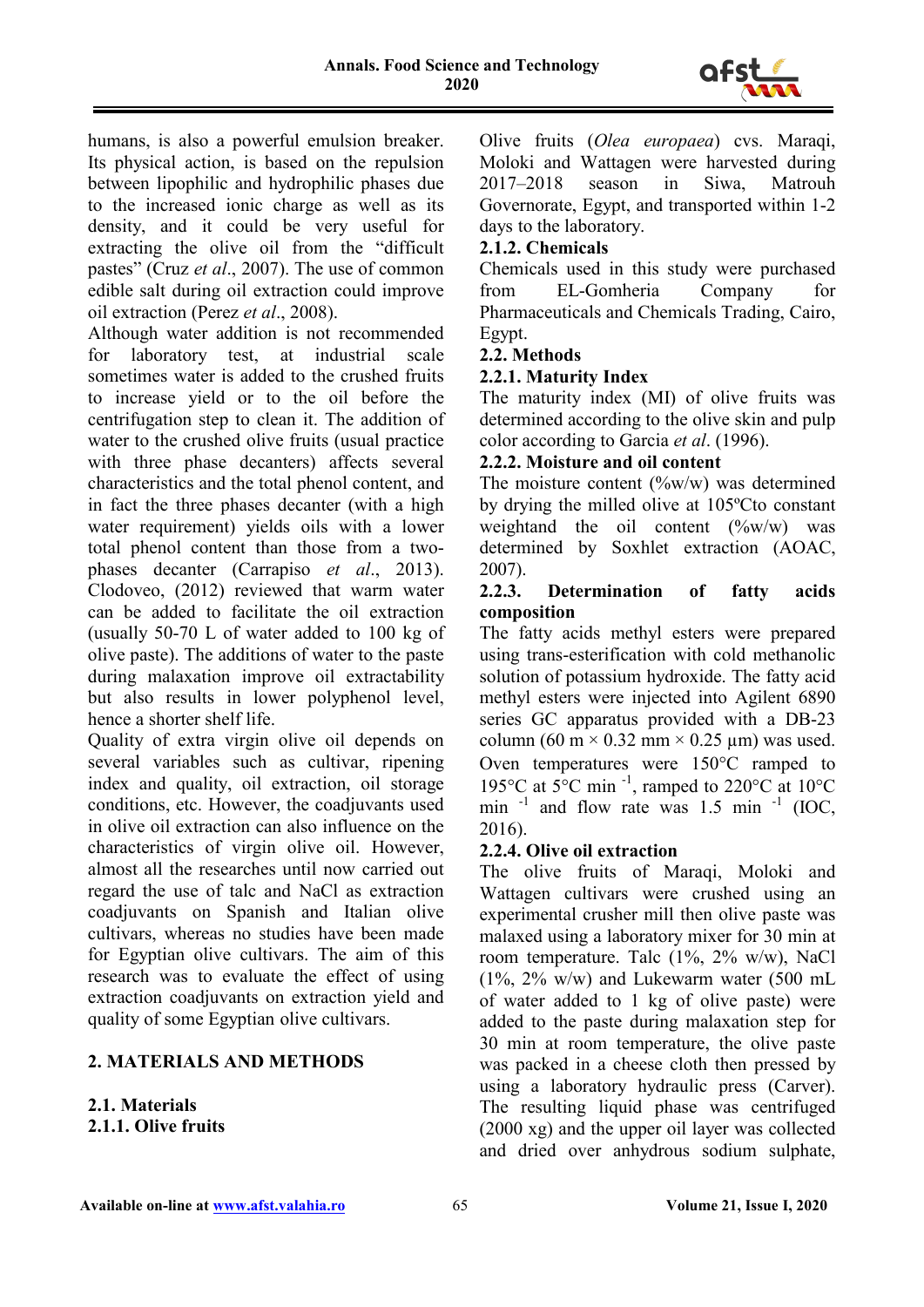

filtered through a Whatman filter paper No.1 then kept in a brown glass bottles and stored at -5ºC until analysis. Oil yield (%) was calculated by multiplying the oil volume  $(cm<sup>3</sup>)$ by 0.915 and 100 and dividing it by the weight (g) of the paste. Oil extractability was calculated by multiplying oil yield by 100 and dividing by oil content (Carrapiso *et al*., 2013).

### **2.2.5. Quality parameters of virgin olive oil**

Quality parameters of virgin olive oil (free fatty acids, peroxide value and specific UV absorption characteristics  $(K_{232}, K_{270})$  were determined according to methods described by IOC (2016).

# **2.2.6. Total phenols**

Samples of olive oil were extracted with 10 ml of a methanol/water mixture (60: 40 V/V)three times. The pooled extracts were washed with 10 ml of n-hexane and solvents were removed with a rotary evaporator (Buchi, Switzerland). Total phenols (TP) content of the methanolic extract of olive oil were calorimetrically determined using the Folin-Ciocalteu method (Gamez-Meza *et al.,* 1999).

#### **2.2.7. Determination of Chlorophyll and Carotenoids**

Chlorophyll and carotenoids were determined colorimetrically as described by Minguez-Mosquera *et al*. (1991).The chlorophyll fraction at 670 nm and the carotenoid fraction at 470 nm were evaluated from the absorption spectrum of the pigment extract in cyclohexane.

#### **2.2.8. Oxidative stability**

Oxidative stability was determined by Rancimat (Gutierrez, 1989). Stability was expressed as the induction time (hours), i.e., the time from the start of the experiment to the intersection point which was automatically determined by the Rancimat 679 apparatus (Metrohm Co., Switzerland), using an oil sample of 5 g heated to 100ºC with air flow of 20 L/h, and then, determining the conductivity variation of water (60 mL) due to the increase in oxidative compounds.

#### **2.2.9. Sensory analysis**

Sensory analysis of virgin olive oil samples were done according to the method described by IOC (2016).

### **2.2.10. Statistical analysis**

One-way analysis of variance was carried out on all the data of each oil quality variable studied using a SPSS program (SPSS Statistic  $16<sup>th</sup>$  version).

### **3. RESULTS AND DISCUSSION**

Table 1 showed maturity index, moisture and oil content of the studied olive fruits varieties. The fruits of the studied olive varieties showed a same range of maturity index. The lowest MI was 4.30 followed by 4.59 and 4.72 for Maraqi, Moloki and Wattagen olive varieties, respectively. There was not a significant difference in MI among varieties. Fruits were different only in the moisture and oil content where Wattagen cv. had the highest moisture content 49.52% and the lowest oil content 15.13%. On the other hand, Maraqi cv. had the highest oil content 19.32% and the lowest moisture content 42.30%.

| Parameters                    | Maraqi cv.                    | Moloki cv.                     | Wattagen cv.                  |
|-------------------------------|-------------------------------|--------------------------------|-------------------------------|
| Maturity Index (MI)           | $4.30 \pm 0.30$ <sup>a</sup>  | $4.59 \pm 0.40^{\text{ a}}$    | $4.72 \pm 0.25$ <sup>a</sup>  |
| Moisture $(\% )$              | $42.30 \pm 1.05$ <sup>a</sup> | 44.44 $\pm$ 0.51 $^{\rm b}$    | 49.52 $\pm$ 0.51 $\degree$    |
| Oil content (% as wet weight) | $19.32 \pm 0.32$ <sup>a</sup> | $17.84 \pm 0.67$ °             | $15.13 \pm 0.35^{\mathrm{b}}$ |
| Oil content (% as dry weight) | 33.47 $\pm$ 1.09 <sup>b</sup> | $32.16 \pm 1.49$ <sup>ab</sup> | $29.99 \pm 0.99$ <sup>a</sup> |

**Table 1. Maturity index, moisture and oil content of olive fruit varieties**

Means within a raw followed by the same letter are not significantly difference ( $p \le 0.05$ ).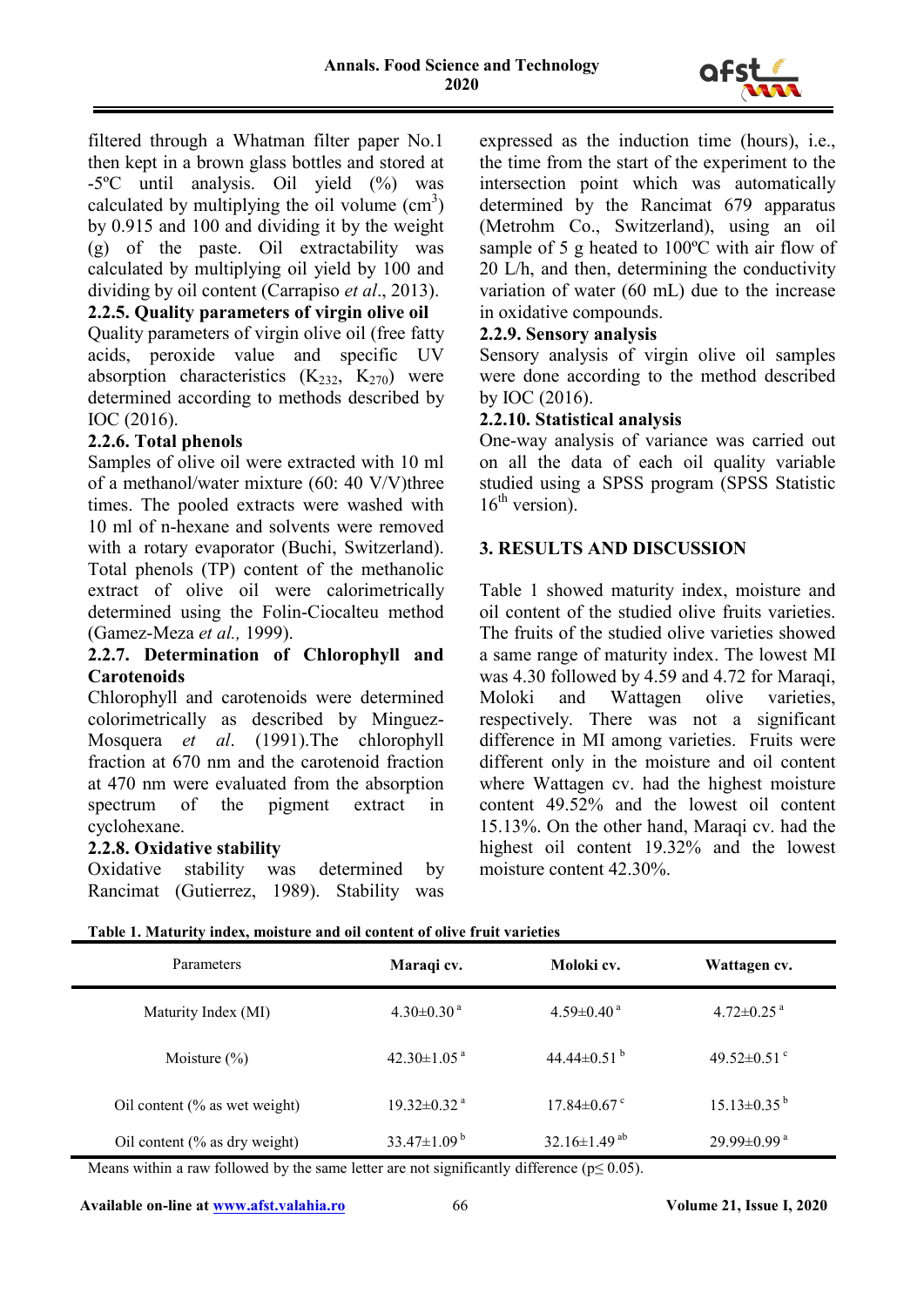

| Table 2. Fatty acids composition of olive oil varieties |                      |                      |                        |  |  |  |
|---------------------------------------------------------|----------------------|----------------------|------------------------|--|--|--|
| Fatty acids                                             | Maraqi cv. olive oil | Moloki cv. olive oil | Wattagen cv. Olive oil |  |  |  |
| $C_{14:0}$                                              | 0.02                 | 0.02                 | 0.02                   |  |  |  |
| $C_{16:0}$                                              | 12.07                | 12.44                | 12.50                  |  |  |  |
| $C_{16:1}$                                              | 0.42                 | 0.49                 | 0.55                   |  |  |  |
| $C_{17:0}$                                              | 0.05                 | 0.06                 | 0.07                   |  |  |  |
| $C_{17:1}$                                              | 0.06                 | 0.07                 | 0.08                   |  |  |  |
| $C_{18:0}$                                              | 2.75                 | 2.83                 | 2.85                   |  |  |  |
| $C_{18:1}$                                              | 74.82                | 73.68                | 72.73                  |  |  |  |
| $C_{18:2}$                                              | 8.35                 | 8.95                 | 9.63                   |  |  |  |
| $C_{18:3}$                                              | 0.63                 | 0.69                 | 0.85                   |  |  |  |
| $C_{20:0}$                                              | 0.45                 | 0.39                 | 0.42                   |  |  |  |
| $C_{20:1}$                                              | 0.28                 | 0.30                 | 0.23                   |  |  |  |
| $\text{C}_{22:0}$ $_{*}$                                | 0.10                 | 0.08                 | 0.07                   |  |  |  |
| $\Sigma$ SFA                                            | 15.44                | 15.82                | 15.93                  |  |  |  |
| $\Sigma$ USFA $^{**}$                                   | 84.56                | 84.18                | 84.07                  |  |  |  |
| MUSFA***                                                | 75.58                | 74.54                | 73.59                  |  |  |  |
| $\operatorname{PUSFA}^{***}$                            | 8.98                 | 9.64                 | 10.48                  |  |  |  |
| $C_{18:1}/ C_{18:2}$                                    | 8.96                 | 8.23                 | 7.55                   |  |  |  |
| $C_{18:2}/C_{18:3}$                                     | 13.25                | 12.97                | 11.33                  |  |  |  |
| <b>USFA/SFA</b>                                         | 5.48                 | 5.32                 | 5.28                   |  |  |  |
| <b>MUSFA / PUSFA</b>                                    | 8.42                 | 7.73                 | 7.02                   |  |  |  |

**Table 2. Fatty acids composition of olive oil varieties**

\*SFA: Saturated Fatty Acids, \*\* USFA : Unsaturated Fatty Acids, \*\*\* MUSFA: Monounsaturated Fatty Acids, \*\*\*\* PUSFA: Polyunsaturated Fatty Acids.

Fatty acid composition of olive oils of the studied olive cultivars were illustrated in Table 2 and all fatty acid compositions were in the range of International olive council (IOC) (IOC, 2016). Fatty acids composition of olive oil as purity parameter is affected by environment (Mousa *et al*., 1996). Maraqi olive oil had the highest contents of  $C_{18:1}$ ,  $C_{18:1}/ C_{18:2}$ ,  $C_{18:2}$   $C_{18:3}$  USFA/SFA and MUSFA / PUSFA. On the other side, Wattagen olive oil had the lowest contents of  $C_{18:1}$ ,  $C_{18:1}/C_{18:2}$ ,  $C_{18:2}/C_{18:3}$ , USFA/SFA and MUSFA / PUSFA. The efficiency of using some coadjuvant treatments is presented in Table (3) where the oil yield and extractability of each extraction test is given. The results showed that the addition of NaCl or talc improves the oil yield and extractability in all olive oil varieties as compared control treatment. NaCl addition (1%) was more effective than talc addition (1%). Talc or NaCl addition (1%) significantly increased both oil yield and extractability more than addition of talc or NaCl (2%). These results agreed with Cruz *et al*. (2007).Fernandez *et al*. (2008) and Espınola *et al*. (2009) indicated that the use of talc as coadjuvant improved oil extraction yield.

Clodoveo, (2012) reviewed that addition of talc to difficult pastes (from 0.3% to 1%) improves the paste structure, reducing emulsions. However, talc overdose can reduce the process yield. On the side, Water addition to olive paste reduced the oil yield and extractability.

Although the best results were obtained by using talc, the results obtained by the treatment with salt were comparable, with the additional advantage being that common salt is cheaper.

Also, Table 3 showed the effect of using some coadjuvant treatments on FFA, PV,  $K_{232}$  and  $K_{270}$ . Results revealed that using of talc or NaCl addition at different ratios during extraction of olive oil from Maraqi, Moloki and Wattagen varieties induced improvements on those parameters. The results also show that NaCl or talc addition at 1% had lower acidity, lower peroxide values and finally lower UV extinction coefficients  $(K_{270}$  and  $K_{232})$  than those parameters at 2% addition of NaCl or talc. It is important to note that all the oil samples fulfill the quality requirements set for extra virgin olive oil (IOC, 2016). Several studies indicated that talc addition did not influence the amount of FFA (Cert *et al.*, 1996;Cruz *et al.,* 2007; Fernandez *et al.*,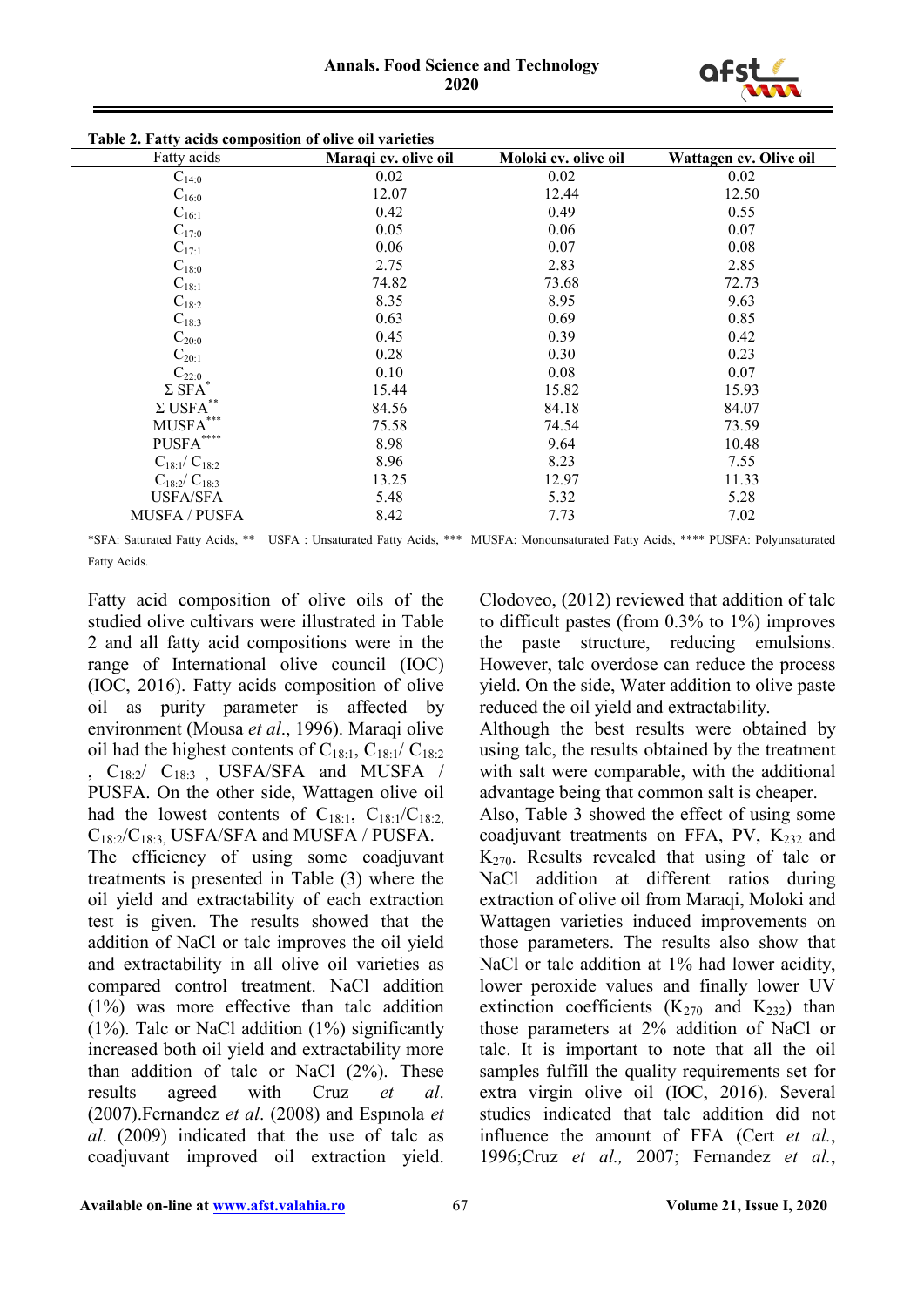

2008;Ben-David *et al.*, 2010; Carrapiso *et al.*, 2013 andCaponio *et al.*, 2014). The obtained results of PV agreed with those obtained by Cruz *et al.* (2007); Ben-David *et al.* (2010); Carrapiso *et al.* (2013) and Caponio *et al.* (2014). There was slight difference in ultraviolet absorption. These results agreed those by Fernandez *et al*. (2008);Moya *et al*. (2010) and Carrapiso *et al.* (2013) for  $K_{270}$ , although other studies reported no effect of talc addition on the spectrophotometric indexes (Cert *et al*., 1996 and Cruz *et al*., 2007).

As regards the other analytical parameters in Table 4, the use of coadjuvant treatments (talc and NaCl treatment) caused a significant increase of total phenols, probably due to the lower amount of water in the olive paste subjected to extraction, ascribable to the hygroscopic effect of talc..

| Table 3. Effect of coadjuvant treatments on oil yield, extractability and olive oil quality |  |
|---------------------------------------------------------------------------------------------|--|
| <b>Treatments</b>                                                                           |  |
|                                                                                             |  |

| Parameters                         | Control                           | Talc                           |                                | NaCl                           |                                | Water                          |
|------------------------------------|-----------------------------------|--------------------------------|--------------------------------|--------------------------------|--------------------------------|--------------------------------|
|                                    | T <sub>0</sub>                    | $1\%$ (T1)                     | $2\%$ (T2)                     | $1\%$ (T3)                     | $2\%$ (T4)                     | (T5)                           |
|                                    |                                   |                                | Maraqi Cv.                     |                                |                                |                                |
| Oil yield (%)                      | $12.11 \pm 0.14^b$                | $13.76 \pm 0.19$ <sup>d</sup>  | $12.93 \pm 0.10^{\circ}$       | $13.85 \pm 0.28$ <sup>d</sup>  | $13.18 \pm 0.18$ <sup>c</sup>  | $11.77 \pm 0.10^a$             |
| Oil                                |                                   |                                |                                |                                |                                |                                |
| extractability<br>$(\%)$           | $62.68 \pm 0.71^b$                | $71.20 \pm 0.99$ <sup>d</sup>  | $66.93 \pm 0.55$ <sup>c</sup>  | $71.67 \pm 1.45$ <sup>d</sup>  | $68.20 \pm 0.94$ <sup>c</sup>  | $60.94 \pm 0.55^a$             |
| FFA %(as                           | $0.16 \pm 0.02$ <sup>c</sup>      | $0.13 \pm 0.01^{ab}$           | $0.14 \pm 0.02$ <sup>abc</sup> | $0.12 \pm 0.00^a$              | $0.15 \pm 0.01$ <sup>bc</sup>  | $0.15 \pm 0.01$ bc             |
| Oleic acid)                        |                                   |                                |                                |                                |                                |                                |
| Peroxide value                     |                                   |                                |                                |                                |                                |                                |
| (meq O $_2$ / kg<br>oil)           | $2.42 \pm 0.12$ <sup>de</sup>     | $2.09 \pm 0.05^{ab}$           | $2.21 \pm 0.07$ <sup>bc</sup>  | $1.99 \pm 0.04^a$              | $2.35 \pm 0.15$ <sup>cd</sup>  | $2.56 \pm 0.08$ <sup>e</sup>   |
| $K_{232}$                          | $1.36 \pm 0.01$ <sup>c</sup>      | $1.32 \pm 0.00^b$              | $1.35 \pm 0.01$ <sup>c</sup>   | $1.29 \pm 0.02^a$              | $1.34 \pm 0.02$ <sup>bc</sup>  | $1.45 \pm 0.02$ <sup>d</sup>   |
| $K_{270}$                          | $0.057 \pm 0.002$ $^{\mathrm{b}}$ | $0.050 \pm 0.001^a$            | $0.056 \pm 0.002^b$            | $0.050 \pm 0.001^a$            | $0.056 \pm 0.002^b$            | $0.057 \pm 0.003^b$            |
|                                    |                                   |                                | Moloki Cv.                     |                                |                                |                                |
| Oil yield (%)                      | $11.10 \pm 0.14^b$                | $13.36 \pm 0.18$ <sup>de</sup> | $12.53 \pm 0.18$ <sup>c</sup>  | $13.66 \pm 0.19^e$             | $13.12 \pm 0.19^d$             | $10.70 \pm 0.27$ <sup>a</sup>  |
| Oil<br>extractability              | $62.23 \pm 0.78$ <sup>b</sup>     | $74.88 \pm 1.02$ <sup>de</sup> | $70.27 \pm 1.02$ <sup>c</sup>  | $76.59 \pm 1.07$ <sup>e</sup>  | $73.52 \pm 1.07$ <sup>d</sup>  | $60.01 \pm 1.54$ <sup>a</sup>  |
| $(\%)$                             |                                   |                                |                                |                                |                                |                                |
| FFA %(as                           | $0.24 \pm 0.01^a$                 | $0.22 \pm 0.02^a$              | $0.24 \pm 0.00^a$              | $0.22 \pm 0.01^a$              | $0.25 \pm 0.02^a$              | $0.28 \pm 0.02^b$              |
| Oleic acid)                        |                                   |                                |                                |                                |                                |                                |
| Peroxide value<br>(meq O $_2$ / kg | $2.96 \pm 0.07^b$                 | $2.54 \pm 0.04^a$              | $2.95 \pm 0.04^b$              | $2.53 \pm 0.03$ <sup>a</sup>   | $3.10\pm0.09$ <sup>c</sup>     | $3.25 \pm 0.05$ <sup>d</sup>   |
| oil)                               |                                   |                                |                                |                                |                                |                                |
| $K_{232}$                          | $1.60 \pm 0.02$ <sup>de</sup>     | $1.52 \pm 0.01^b$              | $1.58 \pm 0.02$ <sup>cd</sup>  | $1.45 \pm 0.03^a$              | $1.56 \pm 0.00$ <sup>c</sup>   | $1.62 \pm 0.02$ <sup>e</sup>   |
| $K_{270}$                          | $0.071 \pm 0.002$ <sup>a</sup>    | $0.070 \pm 0.000$ <sup>a</sup> | $0.080 \pm 0.001$ <sup>b</sup> | $0.070 \pm 0.001$ <sup>a</sup> | $0.083 \pm 0.002$ <sup>c</sup> | $0.070 \pm 0.000$ <sup>a</sup> |
|                                    |                                   |                                | Wattagen Cv.                   |                                |                                |                                |
| Oil yield (%)                      | $10.40 \pm 0.19^b$                | $12.32 \pm 0.23$ <sup>d</sup>  | $11.50 \pm 0.19$ <sup>c</sup>  | $12.60 \pm 0.14$ <sup>d</sup>  | $11.65 \pm 0.14$ <sup>c</sup>  | $9.52 \pm 0.18^a$              |
| Oil                                |                                   |                                |                                |                                |                                |                                |
| extractability<br>(%)              | $68.74 \pm 1.26^b$                | $81.44 \pm 1.52$ <sup>d</sup>  | $76.00 \pm 1.26$ <sup>c</sup>  | $83.26 \pm 0.92$ <sup>d</sup>  | $77.00 \pm 0.92$ <sup>c</sup>  | $62.89 \pm 1.21^a$             |
| FFA %(as                           |                                   |                                |                                |                                |                                |                                |
| Oleic acid)                        | $0.35 \pm 0.03^a$                 | $0.32 \pm 0.01^a$              | $0.34 \pm 0.02^a$              | $0.32 \pm 0.00^a$              | $0.33 \pm 0.03^a$              | $0.34 \pm 0.04^a$              |
| Peroxide value                     |                                   |                                |                                |                                |                                |                                |
| (meq O $_2$ / kg                   | $3.54 \pm 0.04$ <sup>c</sup>      | $3.10\pm0.08^{ab}$             | $3.19 \pm 0.07^{ab}$           | $3.08 \pm 0.08$ <sup>a</sup>   | $3.26 \pm 0.06^b$              | $3.75 \pm 0.15^d$              |
| oil)                               |                                   |                                |                                |                                |                                |                                |
| $K_{232}$                          | $1.92 \pm 0.04$ <sup>d</sup>      | $1.69 \pm 0.0^a$               | $1.75 \pm 0.0^{\circ}$         | $1.62 \pm 0.00^b$              | $1.75 \pm 0.02$ <sup>c</sup>   | $2.10 \pm 0.03$ <sup>e</sup>   |
| $K_{270}$                          | $0.087 \pm 0.002^{cd}$            | $0.083 \pm 0.000^{ab}$         | $0.085 \pm 0.002$ bc           | $0.082 \pm 0.001^a$            | $0.089 \pm 0.001$ <sup>d</sup> | $0.089 \pm 0.00$ <sup>d</sup>  |

Means within a raw followed by the same letter are not significantly difference ( $p \le 0.05$ ).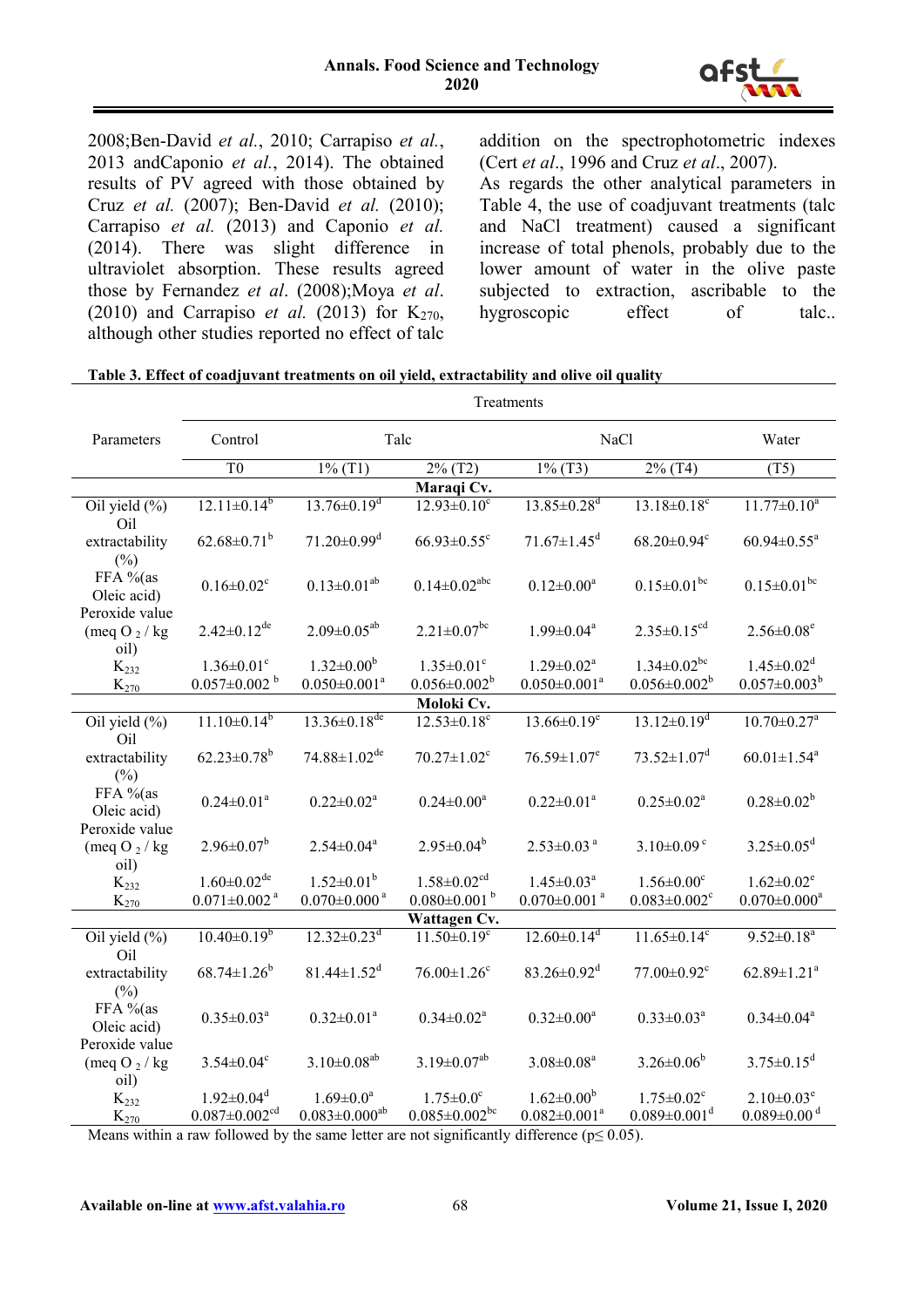

Talc or NaCl addition (1%) significantly increased total phenol content more than addition of talc or NaCl (2%). Consequently, there was increase in oxidative stability of studied oils. Oxidative stability is closely linked to the phenol content (Cert *et al*., 1996; Uceda *et al*., 2006; Cruz *et al*., 2007;

Ben-David *et al*.,2010; Aguilera *et al*., 2015 and Espınola*et al*.,2015). Fernandez *et al*. (2008) indicated that higher phenol contents and increase oil stability in oils when used some coadjuvant treatments. Addition of NaCl during the extraction process was positively correlated with the presence of o-diphenol compounds and the stability of the oils obtained (Clodoveo, 2012).

Data in Table 4 showed that the use of all coadjuvant treatments caused a significant increase of chloropylls and carotenoids content. The results agreed with Criado *et al*. (2007). Caponio *et al*. (2016) cited that the use of talc increased the affinity of chloroplast pigments (chlorophylls and carotenoids) for the oily phase and reduced pigment losses by degradation during the different phases of the oil extraction process. Clodoveo, (2012) mentioned that the use of NaCl resulted in a significant increase in contents of pigments (bcarotene, lutein and chlorophylls a and b) in the oils. The increase of pigment accumulation in the oil induced by the addition of NaCl could be explained by firstly, a high saline concentration could possibly cause a better pigment release from the chloroplast and/or chromoplast by a more effective breaking of their membranes, and secondly an increase in concentration of NaCl could inhibit chlorophylase or lypoxygenase enzymes, which has associated with pigment destruction during olive processing (Luaces *et al*., 2005).

**Table 4. Effect of coadjuvant treatments on total phenols, chloropylls, carotenoids and oxidative stability of some Egyptian olive oils**

|                            | Treatments                     |                                |                                |                                |                                |                                |
|----------------------------|--------------------------------|--------------------------------|--------------------------------|--------------------------------|--------------------------------|--------------------------------|
| Parameters                 | Talc<br>Control                |                                | <b>NaCl</b>                    | Water                          |                                |                                |
|                            | T <sub>0</sub>                 | $1\%$ (T1)                     | 2% (T2)                        | $1\%$ (T3)                     | $2\%$ (T4)                     | (T5)                           |
|                            |                                |                                | Maraqi Cv.                     |                                |                                |                                |
| Total phenols<br>(mg/kg)   | $226.31 \pm 0.37$ <sup>a</sup> | $235.60 \pm 0.50^b$            | $230.36 \pm 0.48$ <sup>c</sup> | $242.47 \pm 0.35$ <sup>d</sup> | 232.37 $\pm$ 0.38 $^{\circ}$   | $210.53 \pm 0.42$ <sup>f</sup> |
| Chloropylls<br>(mg/kg)     | $2.75 \pm 0.03$ <sup>a</sup>   | $2.85 \pm 0.01$ <sup>c</sup>   | $2.82 \pm 0.02$ <sup>bc</sup>  | $2.91 \pm 0.01$ <sup>d</sup>   | $2.99 \pm 0.03$ <sup>e</sup>   | $2.79 \pm 0.02^{\mathrm{b}}$   |
| Carotenoids<br>(mg/kg)     | $1.20 \pm 0.01$ <sup>a</sup>   | $1.46 \pm 0.02$ <sup>c</sup>   | $1.45 \pm 0.01$ <sup>c</sup>   | $1.56 \pm 0.01$ <sup>d</sup>   | $1.62 \pm 0.03$ <sup>e</sup>   | $1.25 \pm 0.04^{\mathrm{b}}$   |
| Oxidative<br>stability (h) | $50.61 \pm 0.17^{\mathrm{b}}$  | 52.69 $\pm$ 0.18 $\degree$     | $51.20 \pm 0.20$ °             | 53.21 $\pm$ 0.11 $\degree$     | 52.13 $\pm$ 0.06 <sup>d</sup>  | 48.87 $\pm$ 0.65 $^{\circ}$    |
|                            |                                |                                | Moloki Cv.                     |                                |                                |                                |
| Total phenols<br>(mg/kg)   | $210.67 \pm 0.44^{\mathrm{b}}$ | $225.08 \pm 0.39$ <sup>d</sup> | $217.90\pm0.70$ <sup>c</sup>   | $230.38\pm0.29$ <sup>e</sup>   | $217.50\pm0.50^{\circ}$        | $196.21 \pm 0.20$ <sup>a</sup> |
| Chloropylls<br>(mg/kg)     | $2.54 \pm 0.02$ <sup>a</sup>   | $2.71 \pm 0.03$ <sup>c</sup>   | $2.65 \pm 0.03^{b}$            | $2.85 \pm 0.04$ <sup>d</sup>   | $2.93 \pm 0.03$ <sup>e</sup>   | $2.60\pm0.02^{\mathrm{b}}$     |
| Carotenoids<br>(mg/kg)     | $1.05 \pm 0.03$ <sup>a</sup>   | $1.27 \pm 0.03$ <sup>c</sup>   | $1.18 \pm 0.29$ <sup>b</sup>   | $1.32 \pm 0.06$ <sup>c</sup>   | $1.40\pm0.04$ <sup>d</sup>     | $1.10 \pm 0.02$ <sup>a</sup>   |
| Oxidative<br>stability (h) | 47.30 $\pm$ 0.29 $^{\rm b}$    | 49.30 $\pm$ 0.20 <sup>d</sup>  | 48.34 $\pm$ 0.18 $\degree$     | $50.21 \pm 0.10^{\circ}$       | 48.30 $\pm$ 0.20 $\degree$     | $46.85 \pm 0.25$ <sup>a</sup>  |
|                            |                                |                                | Wattagen Cv.                   |                                |                                |                                |
| Total phenols<br>(mg/kg)   | $186.32\pm0.20^{\mathrm{b}}$   | $196.70 \pm 0.30$ <sup>e</sup> | 190.47 $\pm$ 0.35 $\degree$    | $206.70 \pm 0.30$ <sup>f</sup> | $192.57 \pm 0.50$ <sup>d</sup> | $162.50\pm0.60$ <sup>a</sup>   |
| Chloropylls<br>(mg/kg)     | $1.95 \pm 0.02$ <sup>a</sup>   | $2.25 \pm 0.03$ <sup>d</sup>   | $2.17 \pm 0.02$ <sup>c</sup>   | $2.30\pm0.04$ <sup>e</sup>     | $2.36 \pm 0.03$ <sup>f</sup>   | $2.05 \pm 0.02^{\mathrm{b}}$   |
| Carotenoids<br>(mg/kg)     | $1.65 \pm 0.05$ <sup>a</sup>   | $1.82 \pm 0.06^{\mathrm{b}}$   | $1.70 \pm 0.04$ <sup>a</sup>   | $1.89 \pm 0.04$ bc             | $1.95 \pm 0.03$ <sup>c</sup>   | $1.70 \pm 0.02$ <sup>a</sup>   |
| Oxidative<br>stability (h) | 44.11±0.11 $^{\rm b}$          | $45.72 \pm 0.18$ <sup>d</sup>  | 44.99 $\pm$ 0.12 $\degree$     | 46.23 $\pm$ 0.18 $^{\circ}$    | 45.31 $\pm$ 0.21 $\degree$     | 42.78 $\pm$ 0.25 $^{a}$        |

Means within a raw followed by the same letter are not significantly difference ( $p \le 0.05$ ).

**Available on-line at [www.afst.valahia.ro](http://www.afst.valahia.ro/)** 69 **Volume 21, Issue I, 2020**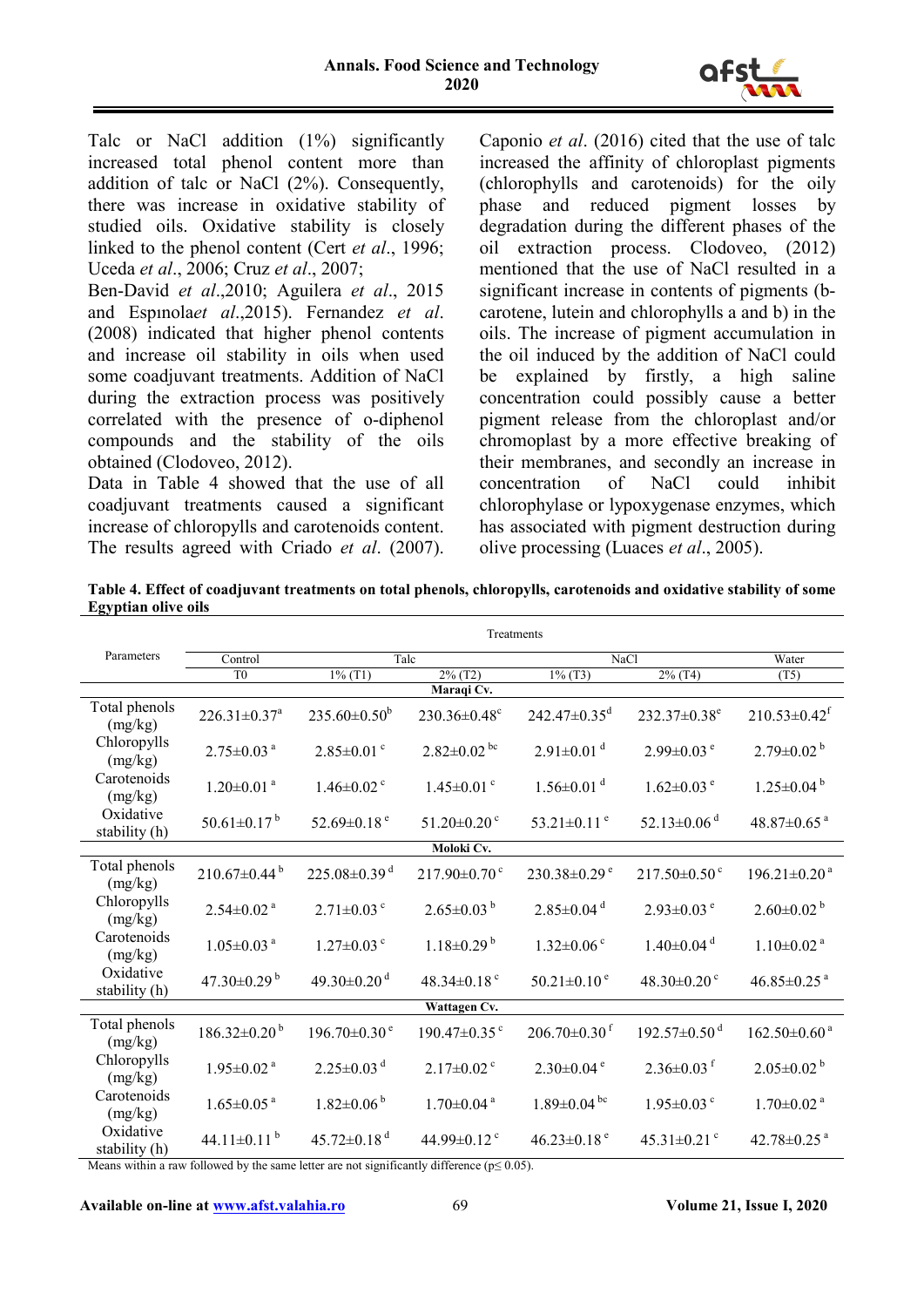

|               | Treatments                    |                               |                               |                              |                                |                              |
|---------------|-------------------------------|-------------------------------|-------------------------------|------------------------------|--------------------------------|------------------------------|
| Parameters    | Control                       | Talc                          |                               | <b>NaCl</b>                  |                                | Water                        |
|               | T0                            | $1\%$ (T1)                    | $2\%$ (T2)                    | $1\%$ (T3)                   | $2\%$ (T4)                     | (T5)                         |
|               |                               |                               | Maraqi Cv.                    |                              |                                |                              |
| Defects       | $0.0 \pm 0.0$                 | $0.0 \pm 0.0$                 | $0.0 + 0.0$                   | $0.0 \pm 0.0$                | $0.0 \pm 0.0$                  | $0.0 \pm 0.0$                |
| Fruity        | $6.50 \pm 0.10^b$             | $6.97 \pm 0.06$ <sup>d</sup>  | $6.77 \pm 0.06$ <sup>c</sup>  | $6.93 \pm 0.06$ <sup>d</sup> | $6.57 \pm 0.11^b$              | $6.07 \pm 0.11$ <sup>a</sup> |
| <b>Bitter</b> | $3.40\pm0.36$ <sup>ab</sup>   | 4.17 $\pm$ 0.36 $\degree$     | $4.03 \pm 0.36$ <sup>c</sup>  | 4.20 $\pm$ 0.26 $\degree$    | $3.77 \pm 0.25$ <sup>bc</sup>  | $3.27 \pm 0.25$ <sup>a</sup> |
| Pungent       | $2.40\pm0.20^{b}$             | $2.80 \pm 0.30$ <sup>cd</sup> | $2.26 \pm 0.15^{bc}$          | $3.03 \pm 0.06$ <sup>d</sup> | $2.80\pm0.10^{cd}$             | $2.07 \pm 0.11^a$            |
|               |                               |                               | Moloki Cv.                    |                              |                                |                              |
| Defects       | $0.0 \pm 0.0$                 | $0.0 \pm 0.0$                 | $0.0 \pm 0.0$                 | $0.0 \pm 0.0$                | $0.0 \pm 0.0$                  | $0.0 \pm 0.0$                |
| Fruity        | 5.67 $\pm$ 0.29 <sup>ab</sup> | $6.00\pm0.50^{b}$             | $6.17 \pm 0.29$ <sup>bc</sup> | $6.67 \pm 0.29$ <sup>c</sup> | $6.60 \pm 0.17$ <sup>c</sup>   | $5.17 \pm 0.29$ <sup>a</sup> |
| <b>Bitter</b> | $3.20 \pm 0.26^b$             | $3.67 \pm 0.29$ <sup>cd</sup> | $3.23 \pm 0.25$ <sup>bc</sup> | $3.77 \pm 0.25$ <sup>d</sup> | $3.57 \pm 0.21$ <sup>bcd</sup> | $2.60 \pm 0.17^a$            |
| Pungent       | $2.27 \pm 0.11^{ab}$          | $2.70 \pm 0.20^{bc}$          | $2.50 \pm 0.20^{ab}$          | $3.07 \pm 0.11$ <sup>c</sup> | $2.50\pm0.50$ <sup>ab</sup>    | $2.03 \pm 0.06^a$            |
| Wattagen Cv.  |                               |                               |                               |                              |                                |                              |
| Defects       | $0.0 \pm 0.0$                 | $0.0 \pm 0.0$                 | $0.0 \pm 0.0$                 | $0.0 \pm 0.0$                | $0.0 \pm 0.0$                  | $0.0 \pm 0.0$                |
| Fruity        | $4.77 \pm 0.25^b$             | $5.33 \pm 0.29$ <sup>cd</sup> | $5.13 \pm 0.11$ <sup>bc</sup> | $5.67 \pm 0.29$ <sup>d</sup> | $5.17 \pm 0.29$ <sup>bc</sup>  | $4.17 \pm 0.29$ <sup>a</sup> |
| <b>Bitter</b> | $2.33 \pm 0.29^{ab}$          | $2.77 \pm 0.25$ <sup>bc</sup> | $2.77 \pm 0.30^{\rm bc}$      | $3.17 \pm 0.38$ <sup>c</sup> | $3.23 \pm 0.25$ <sup>c</sup>   | $2.07 \pm 0.11^a$            |
| Pungent       | $2.07 \pm 0.11^b$             | $2.53 \pm 0.06$ <sup>cd</sup> | $2.33 \pm 0.15^{bc}$          | $2.73 \pm 0.25$ <sup>d</sup> | $2.20 \pm 0.20^b$              | $1.73 \pm 0.06^a$            |

**Table 5. Effect of coadjuvant treatments on sensory analysis of some Egyptian olive oils**

Means within a raw followed by the same letter are not significantly difference ( $p \le 0.05$ ).

Effect of using some coadjuvant treatments on sensory analysis of some Egyptian olive oils illustrated in Table 5. Data showed that no defects were detected in all studied olive oils. Positive attributes (fruity, bitter and pungent) were increased when using talc or NaCl as coadjuvants as compared to control (without coadjuvants). Scores of positive attributes for all studied olive oils belonged to the extra virgin olive oil grade according to IOC (2016), were without any defects. Perez *et al*. (2008) indicated that NaCl treatment could increase of C6 and C5 aldehydes and alcohols that provide the green notes characterising VOO flavor. The increase of polarity of the hydrophilic phase provoked by the presence of dissolved NaCl could facilitate phenols solubility in the oil, consequently increasing oxidative stability and bitterness attribute (Cruz *et al*., 2007). Clodoveo, (2012) cited that the intensity of bitterness was slightly increased. Olive oils were treated with Nacl or talc treatments at (1%) during malaxation had more scores than those treated Nacl or talc treatments at (2%). On the opposite side, treatment with water was led to decrease in scores of positive attribute.

#### **4. CONCLUSIONS**

In conclusions, the use of common salt (NaCl) or talc (at concentration 1%) as coadjuvants for the physical extraction of olive oil highlighted a positive effect on oil yield, extractability and quality of olive oil as well as promoting a slight increase in phenols content, oil stability, intensity of bitterness, and pigment content. Salt or talc addition at 1% seems to be a feasible alternative for the improvement of oil extraction.

#### **5. REFERENCES**

[1] EEC. (2001). Council of the European Union, Council Regulation (EC) No 1513/2001 of 23 July 2001 amending Regulations No 136/66/EEC and (EC) No 1638/98 as regards the extension of the period of validity of the aid scheme and the quality strategy for olive oil. Off J Eur Commun L. 201:4–7.

[2] Lazzez A, Perri E, Caravita MA, Khlif M, Cossentini M. (2008). Influence of olive maturity stage and geographical origin on some minor components in virgin olive oil of the Chemlali variety. J. Agric. Food Chem. 56: 982–988.